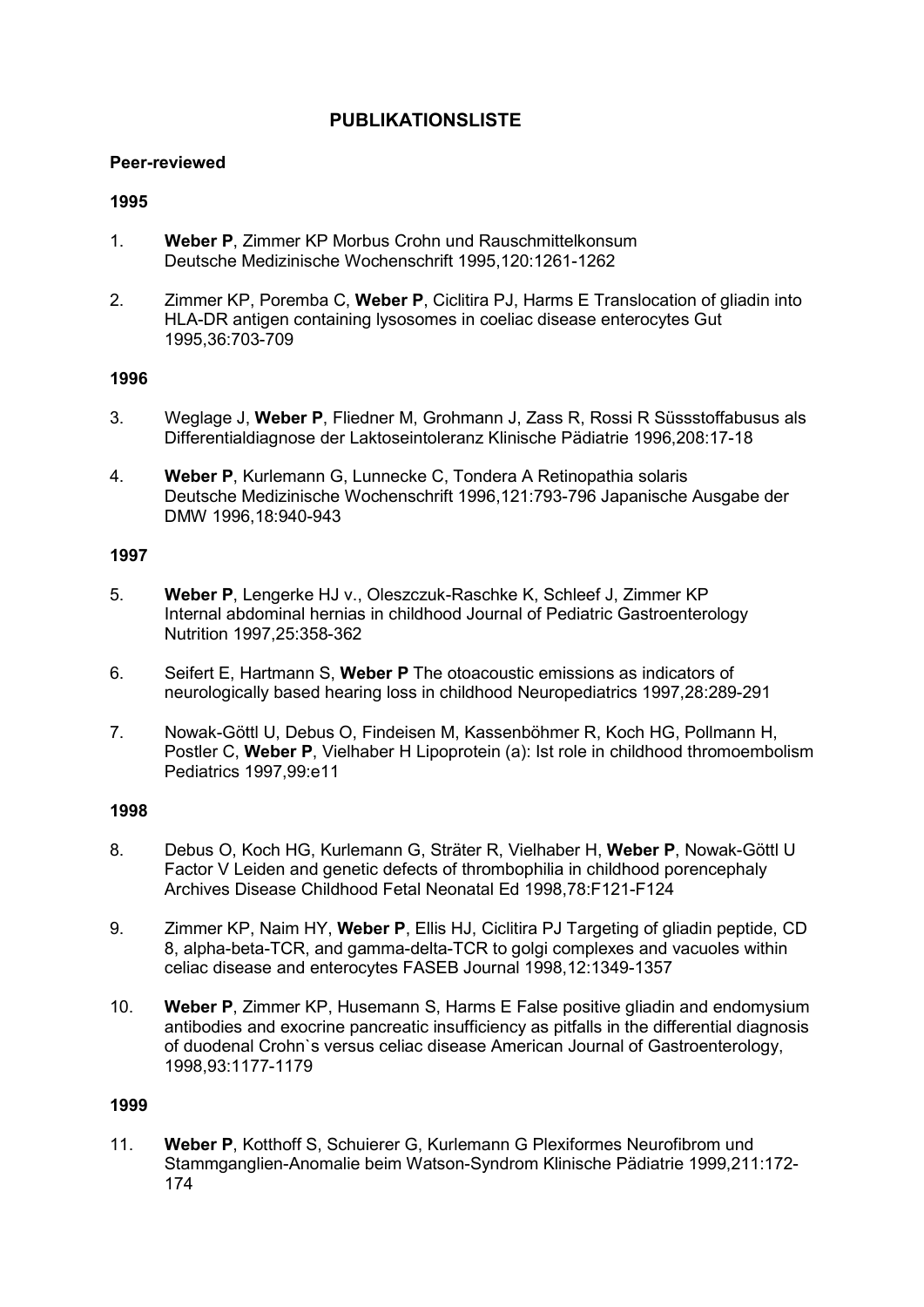- 12. Weber P, Keim V, Zimmer KP Hereditary pancreatitis and mutation in the trypsinogen gene Archives Disease in Childhood 1999,80:473-474
- 13. Weber P, Husemann S, Vielhaber H, Zimmer KP, Nowak-Göttl U Coagulation and fibrinolysis in children and adolescents with inflammatory bowel diseases Journal Pediatric Gastroenterology Nutrition 1999,28:418-422

- 14. Weber P, Kuwertz-Bröking E, Majewski F, Zimmer KP, Bulla M Retinitis pigmentosa, terminale Niereninsuffizienz und Caroli-Syndrom: neue Assoziation zum Opitz-Trigonocephalie-Syndrom Klinische Pädiatrie 2000,212:31-34
- 15. Weber P, Ganser G, Frosch M, Roth J, Hülskamp G, Zimmer KP 24-hours pH-metry in children and adolescents with scleroderma und mixed connective tissue disease Journal of Rheumatology 2000,27:2692-2695
- 16. Zimmer KP, Büning J, Weber P, Kaiserlian D, Strobel S Modulation of antigen trafficking to MHC class II-positive late endosomes of enterocytes Gastroenterology 2000,118:128-137

### 2001

- 17. Tillmann BU, Tillmann HC, Nars P, Weber P Vaccination rate and age of premature infants < 1500g in north-western Switzerland Acta Paediatrica 2001,90:1421 – 1426
- 18. Weber P, Niesse G, Ganser G, Zimmer KP Körperbeschwerden und Neurotizismus bei pädiatrischen Rheumapatienten Klinische Pädiatrie 2001,213:17-20

### 2002

- 19. Weber P, Lütschg J. Methylphenidate therapy Pediatric Neurology 2002,26:261 266
- 20. Weber P, Tillmann BU, Minet JC, Blauenstein U. Myoklonisch astastische Epilepsie des frühen Kindesalters: Uebersicht über den aktuellen Kenntnisstand zu klinischen Befunden, EEG-Merkmalen, Aetiologie und Therapie Klinische Pädiatrie 2002,214:279 – 284

#### 2003

- 21. Weber P., Regeniter A, Kaiser H-J. Acute ophthalmoparesis in a child with anti-GQ1b IgG antibodies Neuropediatrics 2003,34:274 – 275
- 22. Weber P, Brune T, Ganser G, Zimmer KP Gastrointestinal symptoms and associated factors in children and adolescents with rheumatic diseases Clinical and Experimental Rheumatology 2003,21:657 – 662

- 23. Weber P, Gianinazzi MP, Bolz D Complex cerebral pathology in a child with Epidermolysis bullosa International Journal of Dermatology 2004, 43:592 - 596
- 24. Weber P, Pache M, Lütschg J, Kaiser HJ Testbatterie für visuelle Objekt- und Raumwahrnehmung (VOSP): Normwerte für 8 – 12jährige Klinische Monatsblätter für Augenheilkunde 2004,221:583 - 587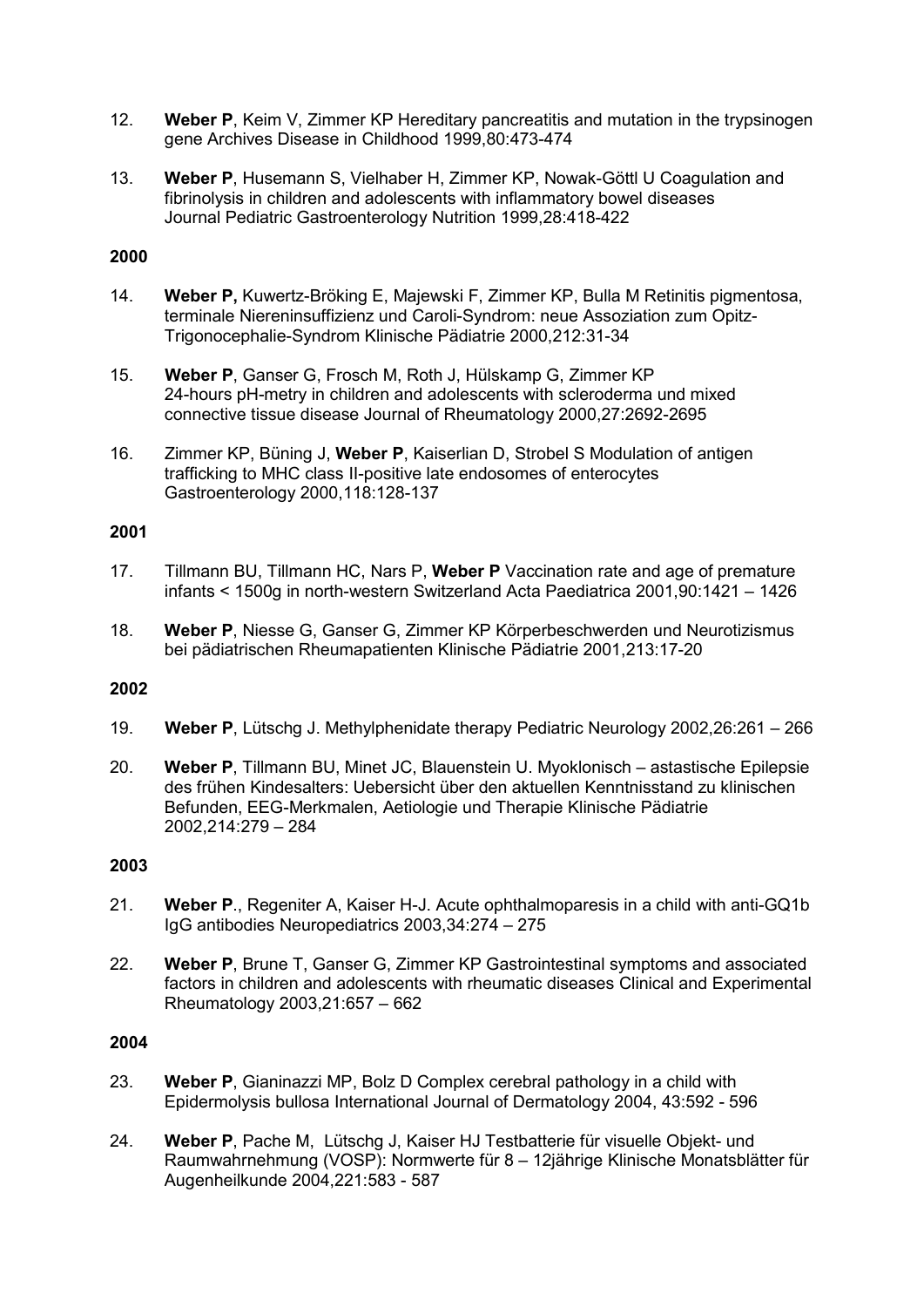- 25. Weber P, Lütschg J, Fahnenstich H Attention-induced frontal brain activation measured by near-infrared spectroscopy Pediatric Neurology 2004,31:96 - 100
- 26. Haufschild T, Weber P, Nuttli I, Hecker B, Flammer J, Kaiser HJ. Idiopathic isolated abscess in an extraocular muscle in a child Archives of Ophthalmology 2004,122:1233-1234
- 27. Weber P, Scholl S, Baumgartner ER Outcome in 37 patients with profound biotinidase deficiency: relevance of newborn screening Developmental Medicine Child Neurology 2004,46:481 - 484
- 28. Pache M, Weber P, Klumpp S, Gutzwiller P, Kaiser HJ Visuelle Funktionen bei Kindern mit Legasthenie: Ophthalmologische und neuropsychologische Befunde Ophthalmologe 2004,101:907-913

- 29. Weber P, Jourdan S, Ruof H Differentialdiagnose visueller Trugbilder Klinische Pädiatrie 2005,217:25-30
- 30. Weber P. Unilateral or asymmetric localization of lambda waves is not a pathological finding Journal of Child Neurology 2005,20:250-251.
- 31. Weber P, Bubl R, Blauenstein U, Tillmann BU, Lütschg J Sudden unexpected death in children with epilepsy: a cohort study with an eighteen-year follow-up Acta Paediatrica 2005,94:564-567
- 32. Schulzke S, Weber P, Lütschg J, Fahnenstich H. Epidemiology and diagnosis of unilateral arterial cerebral infarction in newborn infants Journal of Perinatal Medicine 2005,33:170-175
- 33. Weber P, Lütschg J, Fahnenstich H Cerebral hemodynamic changes in response to an executive function tasks in children with attention deficit disorder measured by near-infrared spectroscopy Journal of Developmental and Behavioral Pediatrics 2005,26:105-111.
- 34. Tillmann BU, Tillmann HC, Heininger U, Lütschg J, Weber P, Acceptance and timeliness of standard vaccination in children with chronic neurological deficits in north-western Switzerland European Journal of Pediatrics 2005,164:320-325
- 35. Palmowski-Wolfe AM, Messerli J, Miny P, Weber P Zunehmende Augentrübung bei Trisomie 13 Ophthalmologe 2005,102:996-999

- 36. Hoffmann A, Weber P, Fallet-Bianco C, Radü EW, Probt A Early fatal pontocerebellar hypoplasia with simplified cerebral gyration and pseudolissencephaly. A neuroradiological pitfall Fetal Diagn Ther 2006,21:161-167
- 37. Jourdan-Moser S, Schneider J, Lütschg J, Weber P Fast improvement of verbal memory function after left temporal tumor resection Acta Paediatrica 2006,95:1306- 1320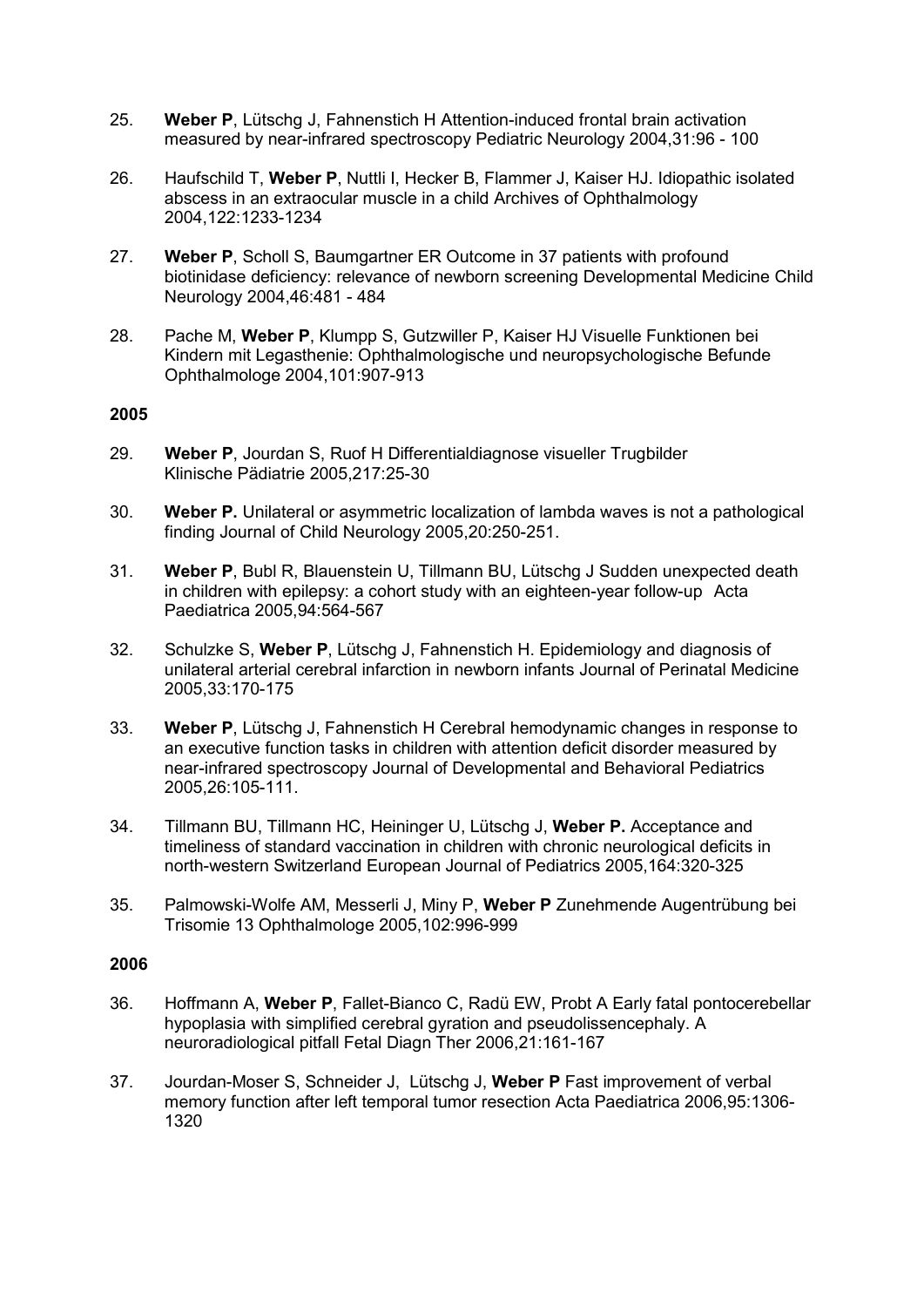- 38. Jourdan-Moser S, Weber P, Lütschg J Rett syndrome : clinical and electrophysiological aspects Pediatric Neurology 2007,36:95-100
- 39. Weber P, Jourdan-Moser S, Halsband U Differences in family history, neuromotor deficits, neuropsychological performance, and comorbid problems between subtypes of children with ADHD and simple attentional difficulities during an initial assessment Acta Paediatrica 2007,96:1511-1517
- 40. Weber P, Lütschg J, Fahnenstich H Methylphenidate induced changes in cerebral hemodynamics measured by near-infrared spectroscopy Journal of Child Neurology 2007,22:812 – 817

#### 2008

41. Ruof H, Hammer J, Tillmann B, Ghelfi D, Weber P Neuropsychological, behavioural, and social outcome of Swiss children with congenital hypoventilation syndrome Journal of Child Neurology 2008, 23: 1254 - 1259

- 42. Denora PS, Schlesinger D, Casali C, Kok F, Tessa A, Boukhirs A, Azzedine H, Dotti MT, Bruno C, Truchetto J, Biancheri R, Fedirko E, Di Rocco M, Bueno C, Malandrini A, Battini R, Sickl E, de Leva MF, Boesflug-Tanguy O, Silvestri G, Simonati A, Said E, Ferbert A, Criscuolo C, Heinimann K, Modoni A, Weber P, Palmeri S, Plasilova M, Pauri F, Cassandrini D, Battisti C, Pini A, Tosetti M, Hauser E, Masciullo M, Di Fabio R, Piccolo F, Denis E, Cioni G, Massa R, Giustina ED, Calabrese O, Melone MAB, De Michele G, Federico A, Bertini E, Durr A, Brockmann K, van der Knaap MS, Zatz M, Filla A, Brice A, Stevanin G, Santorelli FM Screening of ARHSP-TCC patients expands the spectrum of SGP11 mutations and includes a large scale gene deletion Human Mutation 2009, 30: E500 – E519
- 43. Emmert S, Ueda T, Zumsteg U, Weber P, Khan SG, Oh KS, Boyle J, Laspe P, Zachmann K, Boeckmann L, Kuschal C, Bircher A, Kraemer KHStrict sun protection results in minimal skin changes in a patient with xeroderma pigmentosum and a novel fs670-693ter mutation in XPD (ERCC2) Experimental Dermatology, 2009, 18:64 – 68
- 44. Kuilenburg v. ABP, Meijer J, Mul ANPM, Hennekam RCM, Hoovers JMN, Die-Smulders de CEM, Weber P, Capone-Mori A, Bierau J, Fowler B, Macke K, Sass JO, Meinsma R, Hennermann JB, Miny P, Zoetekouw L, Vijzelaar R, Nicolai J, Ylstra B, Rubio-Gozalbo ME Analysis of severely affected children with dihydropyrimidine dehydrogenase deficiency reveals large intragenic rearragements of DPYD and a de novo interstitial deletion del(1)(p13.3p21.3) Human Genetics 2009,125:581-590
- 45. Jourdan-Moser S, Cutini S, Weber P, Schroeter ML Left prefrontal brain activation due to Stroop interference is reduced in attention-deficit hyperactivity disorder Psychiatric Research: Neuroimaging 2009, 173:190 – 195
- 46. Kobel M, Bechtel N, Weber P, Burri M, Klarhöfer M, Scheffler K, Opwis K, Penner I Effects of methylphenidate on working memory functioning in children with attention deficit/hyperactivity disorder European Journal of Pediatric Neurology 2009, 13:516 - 523
- 47. Weber P, Rost B Anorexia nervosa und Nervus peronaeus Läsion Zeitschrift für Kinder-/ und Jugendpsychiatrie und Psychotherapie 2009,37: 469 – 472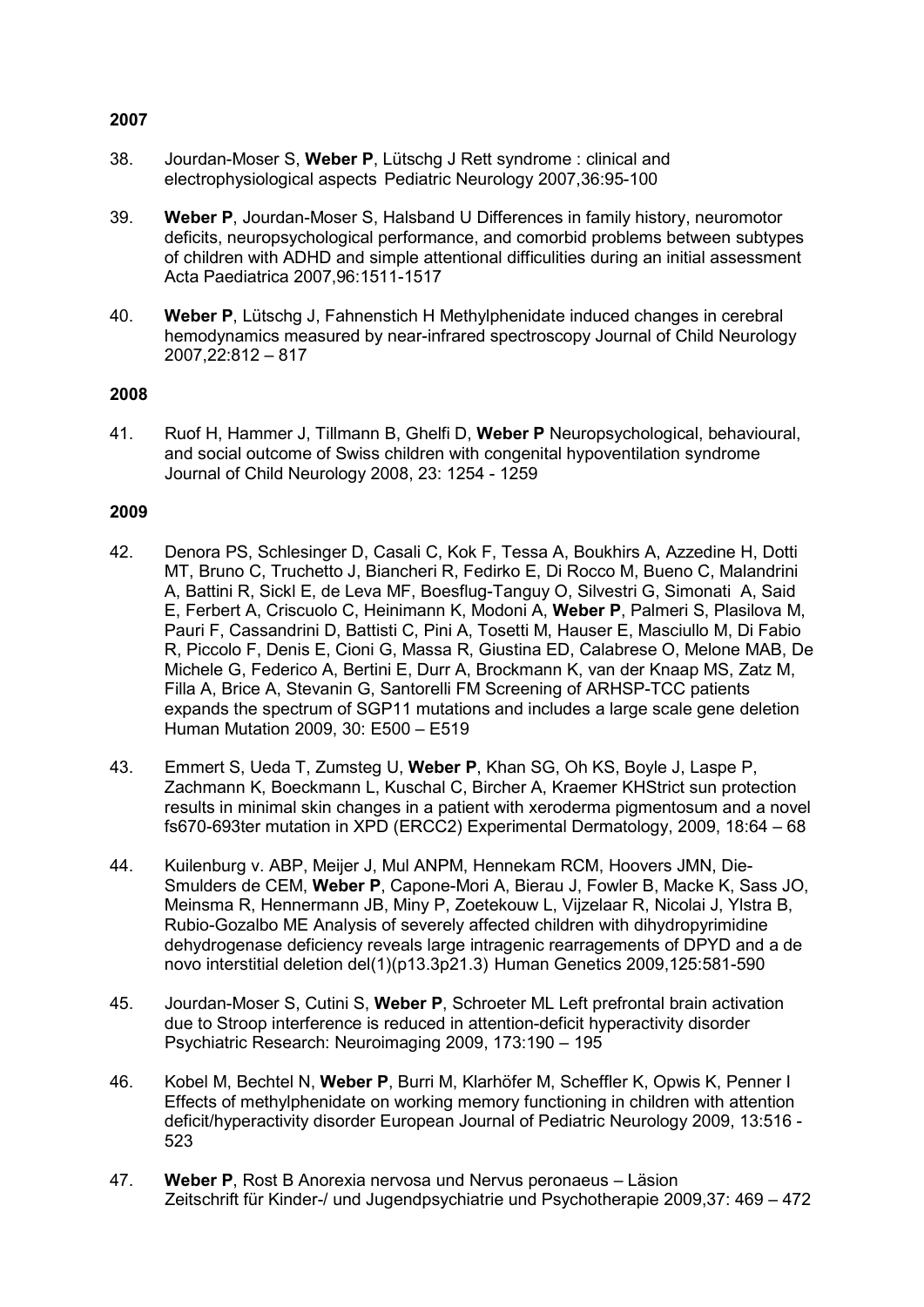- 48. Bechtel N, Kobel M, Penner IK, Klarhöfer M, Scheffler K, Opwis K, Weber P Decreased fractional anisotropy in the middle cerebellar peduncle in children with epilepsy and/or attention deficit/hyperactivity disorder: a preliminary study Epilepsy & Behavior, 2009, 15:294 - 298
- 49. Ramelli GP, Weber P Nicht-epileptische paroxysmale Bewegungsstörungen des Säuglings Praxis 2009;98:649 – 654

- 50. Weber P Levetiracetam in non-convulsive status epilepticus in a child with Angelman syndrome Journal Child Neurology, 2010, 25:393 – 396
- 51. Zimmer KP, Fischer I, Mothes T, Weissen-Plenz G, Schmitz M, Wieser H, Mendez E, Büning J, Lerch MM, Ciclitira PC, Weber P, Naim HY Endocytotic Segregation of Gliadin Peptide 31-49 in Enterocytes Gut 2010; 59:300-310
- 52. van Kuilenburg ABP, Meijer J, Gökcay G, Baykal T, Rubio-Gozalbo ME, Mul ANPM, de Die-Smulders CEM, Weber P, Capone Mori A, Bierau J, Fowler B, Macke K, Sass JO, Meinsma R, Hennermann JB, Miny P, Zoetekouw L, Roelofsen J, Vijzelaar R, Nicolai J, Hennekam RCM Dihydropyrimidine dehydrogenase deficiency caused by a novel genomic deletion c.505\_513del of DPYD Nucleosides, Nucleotides and Nucleic Acids 2010, 29:509 – 514
- 53. Grunt S, Wingeier K, Wehrli E, Boltshauser E, Capone A, Fluss J, Gubser-Mercati D, Jeannet PY, Keller E, Marcoz JP, Schmitt-Mechelke T, Weber P, Weissert M, Steinlin M, For the Swiss Neuropediatric Stroke Registry Cerebral Sinus Venous Thrombosis in Swiss Children Developmental Medicine & Child Neurology 2010; 52:1145 – 1150
- 54. Kobel M, Bechtel N, Specht K, Klarhöfer M, Weber P, Scheffler K, Opwis K, Penner IK Structural and functional imaging approaches in attention deficit/hyperactivity disorder: Does the temporal lobe play a key role? Psychiatric Research. Neuroimaging, 2010;183:230-6
- 55. Filges I, Röthlisberger B, Boesch N, Weber P, Wenzel F, Huber AR ,Heinimann K, Miny P Interstitial deletion 1q42 in a patient with agenesis of the corpus callosum: Phenotype-genotype comparison to the 1g41g42 microdeletion suggests a contiguous 1q4 syndrome American Journal of Medical genetics Part A 2010, 152A:987 – 993
- 56. Frey SG, Chelo D, Kinkela MN, Djoukoue F, Tietche F, Hatz C, Weber P Artesunate-mefloquine combination therapy in acute Plasmodium falciparum malaria in young children: a field study regarding neurological and neuropsychiatric safety Malaria Journal 2010, 9:291

# 2011

57. Filges I, Shimojima K, Okamoto N, Röthlisberger B, Weber P, Huber AR, Nishizawa T, Datta AN, Miny P, Yamamoto T Reduced expression by SETBP1 haploinsufficiency causes developmental and expressive language delay indicating a phenotype distinct from Schinzel-Giedion syndrome Journal of Medical Genetics 2011:48:117 - 122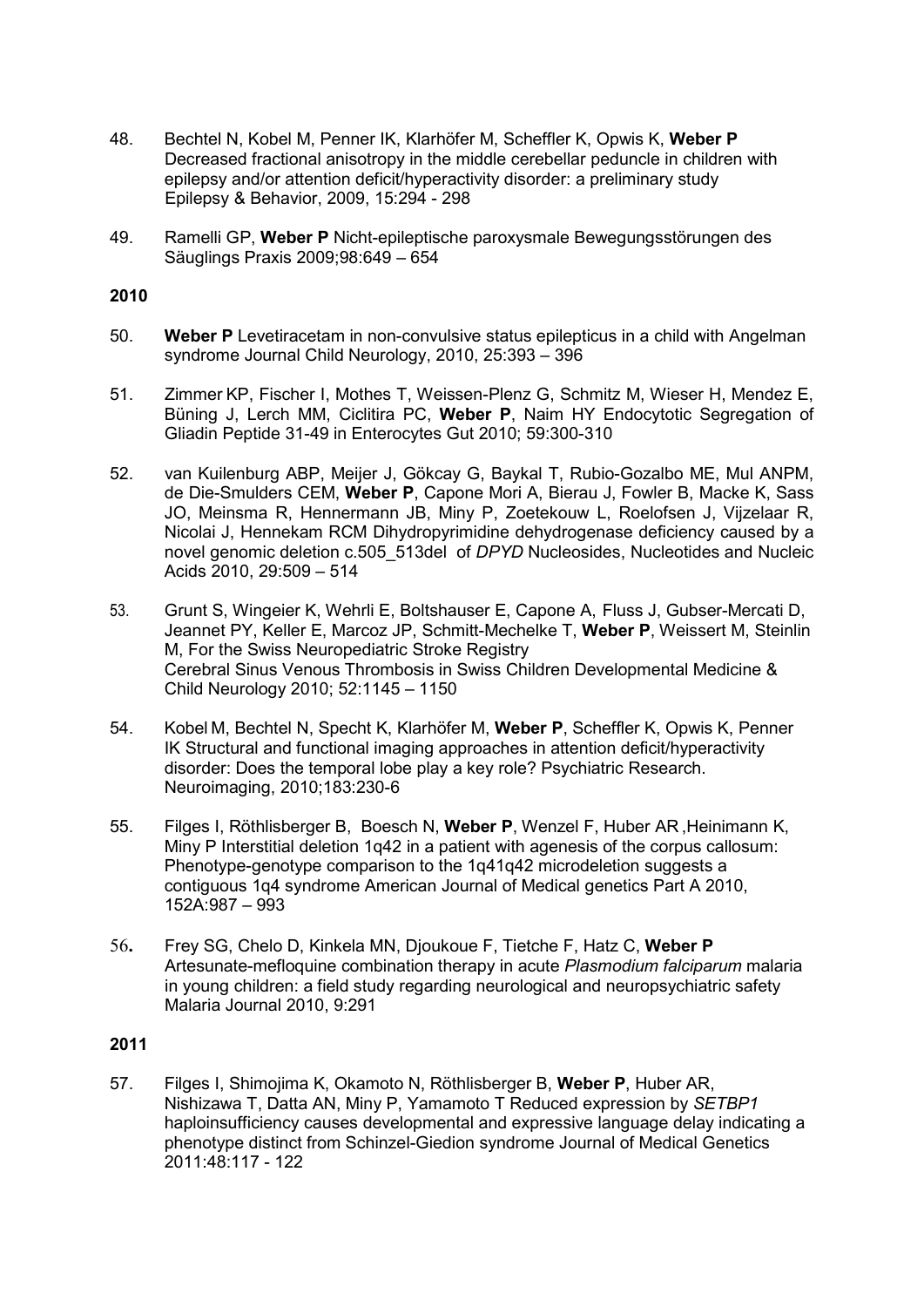- 58. Filges I, Röthlisberger B, Boesch N, Demougin P, Wenzel F, Huber AR, Heinimann K, Weber P, Miny P Deletion Xp22.11: PTCHD1 is a candidate gene for X-linked intellectual disability with or without autism Clinical Genetics 2011;79:79 – 85
- 59. Willi B, Fahnenstich H, Weber P Encephalitis after vaccination against H1N1 influenza virus European Journal of Pediatric Neurology 2011,15:276-277
- 60. Bigi S, Fischer U, Wehrli E, Mattle HP, Boltshauser E, Bürki S, Jeannet PY, Fluss J, Weber P, Nedeltchev K, El-Koussy M, Steinlin M, Arnold M Acute ischaemic stroke in children and young adults: Differences in clinical presentation, aetiology and outcome Annals of Neurology 2011;70:245 - 254
- 61. Weber P, Bächli H, Schneider J Chronic headache: change as challenge Klinische Pädiatrie 2011; 223:290 – 291
- 62. Dill P, Schneider J, Weber P, Trachsel D, Tekin M, Jakobs C, Thöny B, Blau N Pyridoxal phosphate-responsive seizures in a patient with cerebral folate deficiency (CFD) and congenital deafness, labyrinth aplasia, microtia and microdontia (LAMM) Molecular Genetics and Metabolism 2011;104:362 – 368

- 63. Dill P, Wagner M, Somerville A, Thöny B, Blau N, Weber P Paroxysmal stiffening, upward gaze, and hypotonia in infancy: early hallmarks of Sepiapterin reductase deficiency Neurology 2012;78:e29 – e32
- 64. Bechtel N, Kobel M, Penner IK, Specht K, Klarhöfer M, Scheffler K, Opwis K, Schmitt-Mechelke T, Capone A, Weber P Attention deficit/hyperactivity disorder in childhood epilepsy: a neuropsychological fMRI study Epilepsia 2012;53:325 – 333
- 65. Filges I, Suda L, Weber P, Datta AN, Fischer D, Dill P, Glanzmann R, Benzing J, Hegi L, Wenzel F, Huber AR, Capone A, Miny P, Röthlisberger B High resolution array in the clinical approach to chromosomal phenotypes Gene 2012, 495:163 – 169
- 66. Nava E, Weber P, Gautschi M, Nuoffer JM, Grunt S Botulinum Toxine Type A for the treatment of equinus deformity in two patients with Mucopolysaccharidosis Type II Journal Child Neurology 2012;27:1611 – 1615
- 67. Weber P, Dill P, Datta AN Vigabatrin-induced forced normalization and psychosis prolongated termination of behavioral symptoms but persistent antiepileptic effect after withdrawal Epilepsy & Behavior 2012;24:138 – 140
- 68. Weber P, Jüngling F, Datta AN Differential diagnoses of nocturnal fear and movement paroxysm: recommendation from a case report European Journal of Pediatrics 2012;171:1309 - 1315
- 69. Weber P, Jenni O Screening in child health studies of the efficacy and relevance of preventive care practices Dtsch Arztebl Inter 2012,109:431 – 435
- 70. Salmina C, Taddeo I, Falesi M, Weber P, Bianchetti MG, Ramelli GP Paroxysmal tonic upgaze in normal children: a case series and a review of the literature European Journal of Paediatric Neurology 2012;16:683 – 687
- 71. Penner IK, Kobel M, Stöcklin M, Weber P, Opwis K, Calabrese P The Stroop task: Comparison between the original paradigm and computerized versions in children and adults The Clinical Neuropsychologist 2012 ; 26:1142-53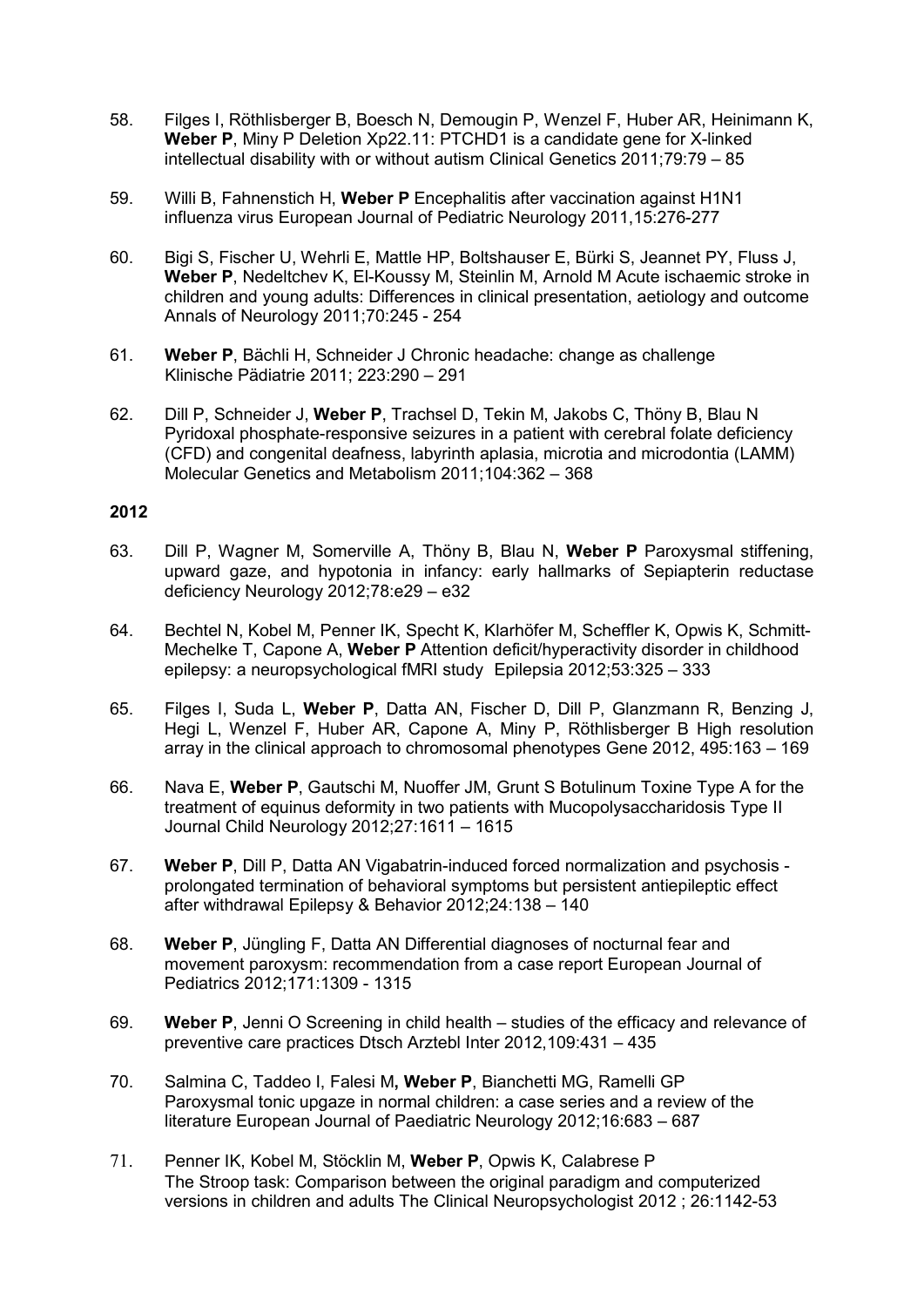- 72. Penner IK, Hubacher T, Rasenack M, Sprenger T, Weber P, Kappos L, Naegelin Y Utility of neuropsychological testing for guiding treatment decisions in a patient with pediatric multiple sclerosis Multiple Sclerosis Journal 2013;19:366 – 368
- 73. Goeggel Simonetti B, Ritter B, Gautschi M, Wehrli E, Boltshauser E, Schmitt-Mechelke T, Weber P, Weissert M, El-Koussy M, Steinlin M Basilar Artery Occlusion in Childhood - Report of 7 Cases and a Systematic Review of the Literature Developmental Medicine Child Neurology 2013,55:65 – 70
- 74. Datta AN, Oser N, Bauder F, Maier O, Martin F, Ramelli GP, Steinlin M, Weber P, Penner IK Cognitive impairment and cortical reorganisation in children with benign epilepsy with centro-temporal spikes (BECTS) Epilepsia 2013;54:487 – 494
- 75. Dill P, Datta AN, Weber P, Schneider J Are vigabatrin induced T2-hyperintensities in cranial MRI associated with acute encephalopathy and extrapyramidal symptoms? European Journal of Pediatric Neurology 2013;17:311 – 315

### 76. Weber P

Relapse of hiatus hernia after administration of intrathecal baclofen treatment – a rare complication

Childs Nervous System, 2013;29:873 – 875

- 77. Bruder E, Briner J, Furlano R, Schneider J, Mayr J, Haecker FM, Weber P, Beier K, Tornillo L, Terracciano LM, Ohnacker H, Meier-Ruge WA Motilitätsstörungen des Ösophagus Der Pathologe 2013;34:118 – 134
- 78. Datta A, Oser N, Ramelli GP, Gobbin NZ, Lanz G, Penner IK, Weber P BECTS evolving to Landau-Kleffner syndrome and back by subsequent recovery: a longitudinal language reorganization case study using fMRI, source EEG, and neuropsychological testing Epilepsy & Behavior 2013;27:107 – 114

- 79. Böhringer E, Weber P. Isolated radial nerve palsy in newborns – Case report of a bilateral manifestation and literature review European Journal of Pediatrics 2014;173:537 – 539
- 80. Dill P, DeBernardis G, Weber P, Lösch U Topical everolimus for facial angiofibromas in the tuberous sclerosis complex. A first case report Pediatric Neurology 2014;51:109 – 113
- 81. Oser N, Hubacher M, Specht K, Datta AN, Weber P, Penner IK Default mode network alterations during language task performance in children with benign epilepsy with centro-temporal spikes (BECTS) Epilepsy & Behavior 2014,33:12 – 17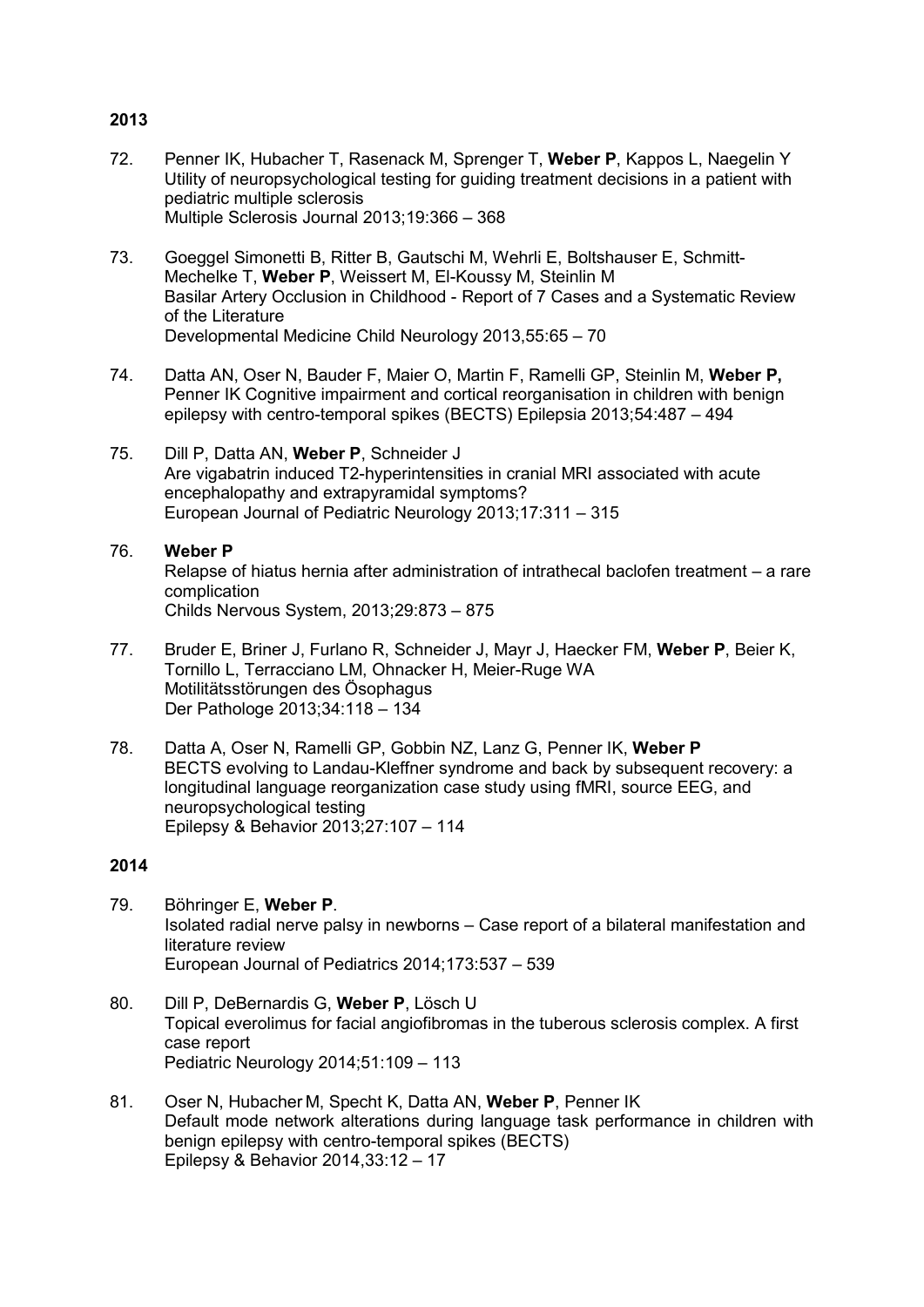82. Nava E, Heininger U, Weber P

Perianal streptococcal dermatitis is not a major cause of constipation in pediatric patients with cerebral palsy Klinische Pädiatrie 2014;226:299 – 300

83. Bonati U, Bechtel N, Heinimann K, Rutz E, Schneider J, Frank S, Weber P, Fischer D Congenital muscular dystrophy with dropped head and cognitive impairment due to a novel mutation in the LMNA gene Neuromuscular Disorder, 2014;24:529 – 532

- 84. Lemola S, Perkinson-Gloor N, Hagmann-von Arx P, Brand S, Holsboer-Trachsler E, Grob A, Weber P Morning cortisol secretion in school-age children is related to the sleep pattern of the preceding night. Psychoneuroendocrinology 2015;52:297-301
- 85. Perkinson-Gloor N, Hagmann-von Arx P, Brand S, Holsboer-Trachsler E, Grob A, Weber P, Lemola S. The role of sleep and the hypothalamic-pituitary-adrenal axis for behavioral and emotional problems in very preterm children during middle childhood. Journal Psychiatrc Research 2015 ;60:141-7
- 86. Attention problems in children with epilepsy. How is the long-term outcome? Bechtel N, Weber P European Journal Pediatric Neurology 2015;19:383-5
- 87. Goeggel Simonetti B, Cavelti A; Arnold, M, Bigi S; Regényi, M; Mattle, H; Gralla, J; Fluss J; Weber P; Hackenberg A; Steinlin, M; Fischer U. Long-term outcome after acute ischemic stroke in children and young adults, Neurology 2015;84(19):1941-7
- 88. Hagmann-von Arx, P. Perkinson-Gloor N, Brand S, Albert D, Holsboer-Trachsler, E, Grob A, Weber P, Lemola S In school-age children who were born very preterm sleep efficiency is associated with cognitive function Neuropsychobiology 2014;70:244–252
- 89. Toelle SP, Poretti A, Weber P, Seute T, Bromberg JEC, Scheer I, Boltshauser E Cerebellar hypoplasia and dysmorphia in neurofibromatosis type 1 Cerebellum 2015 14:642–649
- 90. Stöcklin B, Fouzas S, Schillinger P; Cayar S, Ramser M, Weber P, Wellmann S Copeptin, a new blood marker for febrile seizures PLoS One, 2015, April 20;10(4):e124663
- 91. Heußinger N, Kontopantelis E, Gburek-Augustat J, Jenke A, Vollrath G, Korinthenberg R, Hofstetter P, Meyer S, Brecht I, Kornek B, Herkenrath P, Schimmel M, Wenner K, Häusler MG, Lutz S, Blaschek A, Smitka M, Karch S, Piepkorn M, Rostasy K, Weber P, Trollmann R, Klepper J, Häußler M, Hofmann R, Weißert R, Merkenschlager A, Buttmann M GRACE-MS (German-speaking Research Alliance for ChildrEn with MS) Oligoclonal bands predict multiple sclerosis in children with isolated optic neuritis Ann Neurol. 2015;77(6):1076-82
- 92. Hubacher M, DeLuca J, Weber P, Steinlin M, Kappos L, Opwis K, Penner IK Cognitive rehabilitation of working memory in juvenile multiple sclerosis-effects on cognitive functioning, functional MRI and network related connectivity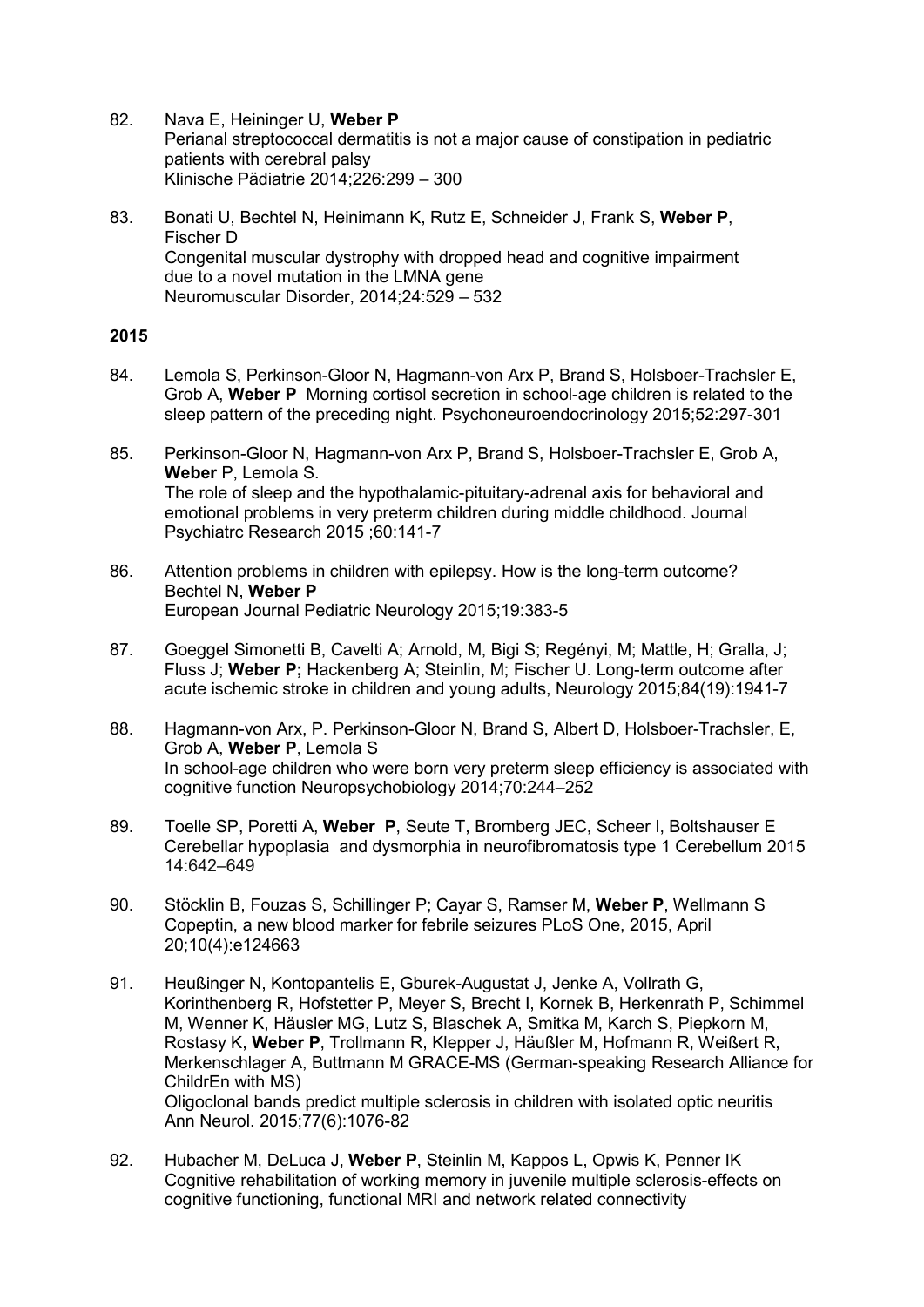Restorative Neurology and Neuroscience, 2015;33(5):713-25

#### Weber P Invitation and a warm welcome to the 41th annual meeting of the society for neuropediatrics Neuropediatrics 2015;46:77

- 93. Perkinson-Gloor N, Hagmann-von Arx P, Brand S, Holsboer-Trachsler E, Grob A, Weber P. Lemola S Intra-individual long-term stability of the sleep-EEG in school-age children Sleep Medicine 2015 Nov;16(11):1348-51
- 94. Hagmann-von Arx, P, Manicolo O, Perkinson-Gloor N, Weber P, Grob A, Lemola S, Gait in very preterm school-aged children in dual-task paradigms PLOSone DOI:10.1371/journal.pone.0144363 December 7, 2015

# 2016

- 95. Weber P, Bolli P, Heimgartner N, Merlo P, Zehnder T, Kätterer C Behavioral and emotional problems in children and adults with cerebral palsy European Journal Paediatric Neurology 2016 Mar;20(2):270-4
- 96. Maurer N, Perkinson-Gloor N, Stalder T, Hagmann-von Arx P, Brand S, Holsboer- Trachsler E, Wellmann S, Grob A, Weber P, Lemola S Salivary and hair glucocorticoids and sleep in very preterm children during school age Psychoneuroendocrinology 2016, 72 (2016) 166–174
- 97. Weber P., Depoorter A, Hetzel P, Lemola S. Habituation as parameter for prediction of mental development in healthy preterm infants: an electrophysiological pilot study J Child Neurology 2016 31(14):1591 – 1597
- 98. Tercanli S, Itin P, Weber P Neurocutaneous Melanosis Associated with Prenatally Diagnosed Arachnoid Cyst Ultraschall Med. 2016 Dec;37(6):551-554

- 99. Strunk D. Weber P. Röthlisberger B. Filges I Autism and intellectual disability in a patient with two microdeletions in 6q16: a contiguous gene deletion syndrome? Mol Cytogenet. 2016 Dec 3;9:88.
- 100. Weber P, Brotzmann M Was ist ein hyperaktives Kind? Praxis 2017;106(8):429-431
- 101. Lemola S, Oser N, Urfer-Maurer N, Brand S, Holsboer-Trachsler E, Bechtel N, Grob A, Weber P, Datta AN Effects of Gestational Age on Brain Volume and Cognitive Functions in Generally Healthy Very Preterm Born Children during School-age: A Voxel-based Morphometry Study PLOSone PLoS One. 2017 Aug 29;12(8):e0183519
- 102. Urfer-Maurer N, Weidmann R, Brand S, Holsboer-Trachsler E, Grob A, Weber P, Lemola S. The association of mothers' and fathers' insomnia symptoms with school aged children`s sleep assessed by parent report and in-home sleep electroencephalography Sleep Medicine 2017,38:64 – 70
- 103. Urfer-Maurer N, Ludyga S, Stalder T, Brand S, Holsboer-Trachsler E, Gerber M, Grob A, Weber P, Lemola S Heart rate variability and salivary cortisol in very preterm children during school age, Psychoneuroendocrinology, 2017; 87:27-34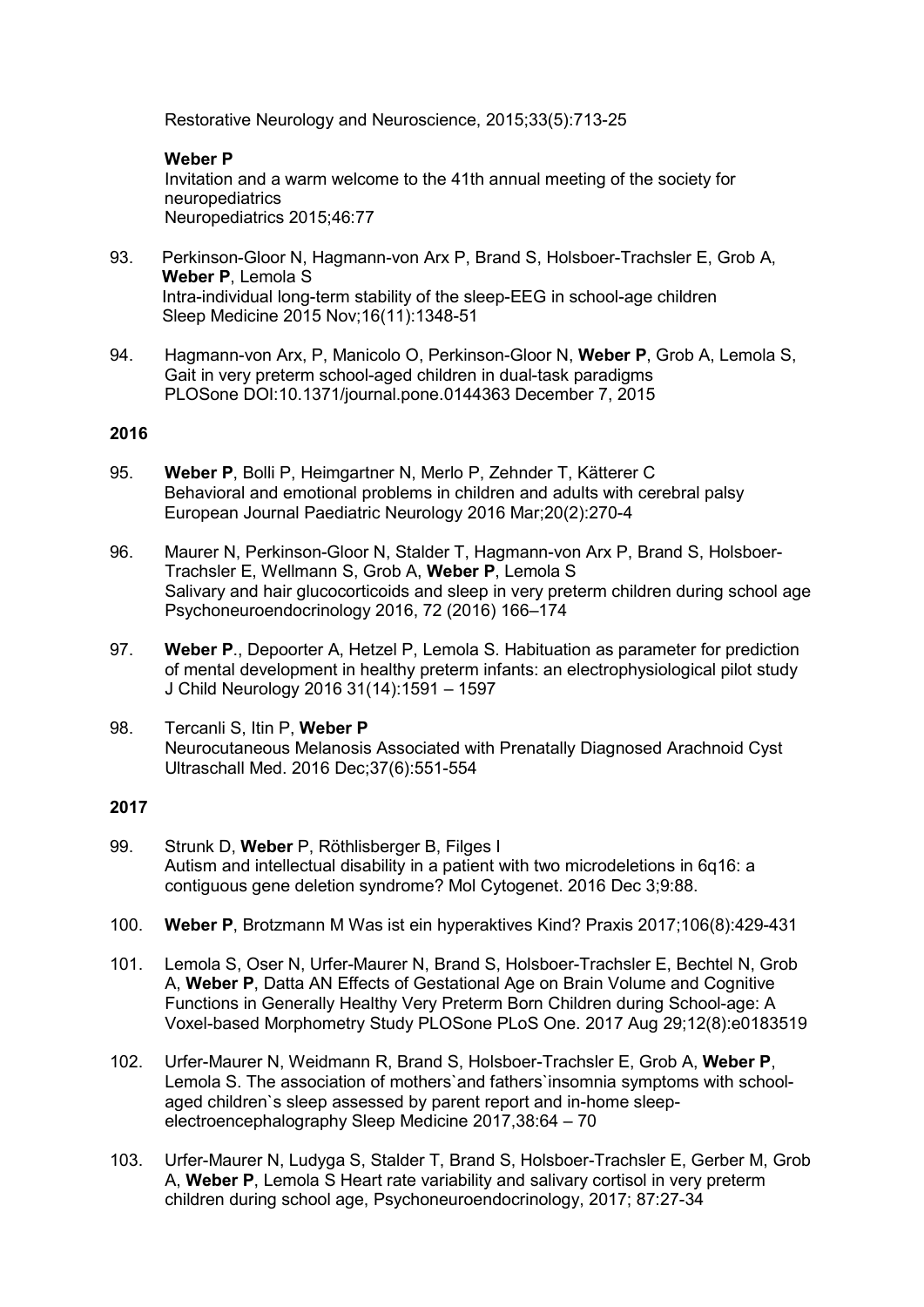104 Ludyga S, Brand S, Gerber M, Weber P, Brotzmann M, Habibifar F, Pühse U An event-related potential investigation of the acute effects of aerobic and coordinative exercise on inhibitory control in children with ADHD Dev Cogn Neurosc 2017;28:21-28

### 2018

- 105. Monteventi O, Steinlin M, Roulet-Pere $\frac{1}{2}$  E, Weber P, Fluss J Cerebrovascular complications of Pediatric Neuroborreliosis: data from the Swiss NeuroPaediatric Stroke Registry and literature review; Eur J Paediatr Neurol. 2018 22(1):113-121
- 106. Weber P, Erlacher R Dissociative sensibility disorders a retrospective case series and systematic literature review European Journal Paediatric Neurology 2018;22: 27-38
- 107. Ludyga S, Gerber M, Mücke M, Brand S, Weber P, Brotzmann M, Pühse U, The acute effects of aerobic exercise on cognitive flexibility and task-related heart rate variability in children with ADHD and healthy controls Journal of Attention Disorders 2018 Feb 1:1087054718757647
- 108. Depoorter A, Früh J, Herrmann K, Zanchi D, Weber P Predicting neurodevelopmental outcome in preterm born infants using auditory event-related potentials: A systematic review Neuroscience & Biobehavioral Reviews 2018 89:99-110
- 109. Manicolo, O, Brotzmann M, Hagmann-von Arx P, Grob A, Weber P Gait variability among children with autism spectrum disorder: support for an age-dependent decrease and associations with motor skills European Journal of Paediatric Neurology 2019 Jan;23(1):117-125
- 110. Depoorter A, Neumann R, Barro C, Weber P, KuhleJ, Wellmann S Neurofilament Light Chain: Blood Biomarker of Neonatal Neuronal Injury Frontiers Neurology 2018 Nov 20;9:984. doi: 10.3389/fneur.2018.00984. eCollection 2018
- 112. Urfer-Maurer N, Brand S, Holsboer-Trachsler E, Grob A, Weber P, Lemola S. Correspondence of maternal and paternal perception of school-aged children's sleep with in-home sleep-electroencephalography and diary-reports of children's sleep. Sleep Med. 2018 Aug;48:180-186
- 113. Urfer-Maurer N, Ludyga S, Stalder T, Brand S, Holsboer-Trachsler E, Gerber M, Grob A, Weber P, Lemola S. Heart rate variability and salivary cortisol in very preterm children during school age. Psychoneuroendocrinology. 2018 Jan;87:27-34.

- 114. Welzel T, Ziesenitz VC, Waldvogel S, Scheidegger S, Weber P, van den Anker JN, Gotta V Use of a personalized phenytoin dosing approach to manage difficult to control seizures in an infant with a SCN2A mutation European Journal of Clinical Pharmacology 2019 May;75(5):737-739
- 115. Möhring W, Urfer-Maurer N, Brand S, Holsboer-Trachsler E, Weber P, Grob A, Lemola S The Association Between Sleep and Dual-Task Performance in Preterm and Full-Term Children: An Exploratory Study Sleep Medicine 2019 Mar;55:100-108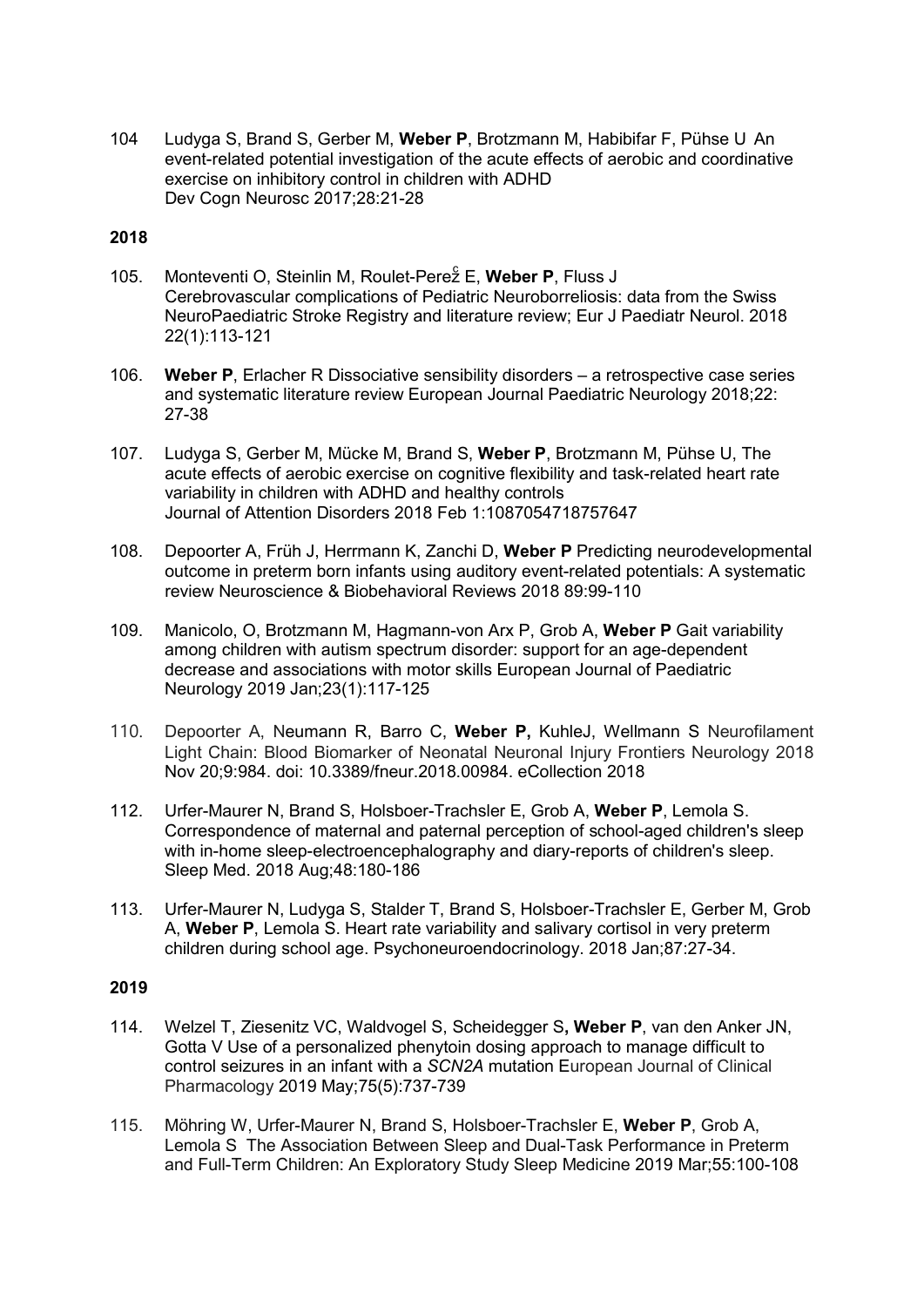- 116. Gocheva V, Schmidt S, Orsini AL, Hafner P, Schaedelin S, Rueedi N, Weber P, Fischer D Association between health-related quality of life and motor function in ambulant and non-ambulant Duchenne muscular dystrophy patients Journal of Child Neurology 2019 Dec;34(14):873-885
- 117. Gocheva V, Schmidt S, Orsini AL, Hafner P, Schaedelin S, Weber P, Fischer D. Psychosocial adjustment and parental stress in Duchenne Muscular Dystrophy Eur J Paediatr Neurol. 2019 2019 Nov;23(6):832-841

- 118. Tomic K, Schönberger H, Weber P, Lapaire O, Manegold-Brauer G. Significance of isolated borderline ventriculomegaly. Childs Nerv Syst. 2020 Feb;36(2):393-399
- 119. Hofmeister B, von Stülpnagel-Steinbeis C, Berweck S, Abicht A, Kluger G, Weber P A case of valproic acid hepatotoxicity in Nicolaides Baraitser syndrome (SMARCA2mutation) - a POLG1-related effect? Neuropediatrics Neuropediatrics 2020 Feb;51(1):49-52
- 120. von Stülpnagel C, Hofmeister B, Berweck S, Kluger G, Weber P Response To: Overlapping Phenotype from Double Trouble SMARCA2 and POLG1 Variants c.2556A > C and c.3708G > T, Respectively Neuropediatrics 2020 Oct;51(5):375-376.
- 121. Filges I, Genewein A, Weber P, Meier S, Deigendesch N, Bruder E, Prüfer F, Tercanli S Dual independent genetic etiologies in a lethal complex malformation phenotype Ultraschall in Med 2020; 41(02): 112-114
- 122. Welzel T, Ziesenitz VC, Weber P, Datta AN, van den Anker JN, Gotta V Drug-drug and drug-food interactions in an infant with early-onset SCN2A epilepsy treated with carbamazepine, phenytoin and a ketogenic diet British Journal of Clinical Pharmacology, 2020 Jul 31
- 123. Gocheva V, Hafner P, Orsini AL, Schmidt S, Schaedelin S, Rueedi N, Rubino-Nacht D, Weber P, Fischer D. Health-related quality of life, self-reported impairments and activities of daily living in relation to muscle function in post-polio syndrome J Patient Rep Outcomes 2020 Jul 16;4(1):59
- 124. Ludyga S, Gerber M, Mücke M, Brand S, Weber P, Brotzmann M, Pühse U The Acute Effects of Aerobic Exercise on Cognitive Flexibility and Task-Related Heart Rate Variability in Children With ADHD and Healthy Controls J Atten Disord . 2020 Mar;24(5):693-703

- 125. Hofmeister B, von Stülpnagel-Steinbeis C, Betzler C, Mari F, Renieri A, Baldassarri M, Haberlandt E, Jansen K, Schilling S, Weber P, Ahlbory K, Tang S, Berweck S, Kluger G Epilepsy in Nicolaides-Baraitser syndrome: Review of literature and report of 25 patients focusing on treatment aspects, Neuropediatrics , in press
- 126. Naegelin Y, Kuhle J, Schädelin S, Datta AN, Magon S, Amann M, Barro C, Ramelli GP, Heesom K, Barde YA, Weber P, Kappos L. Fingolimod in children with Rett syndrome: the FINGORETT study Orphanet J Rare Dis . 2021 Jan 6;16(1):19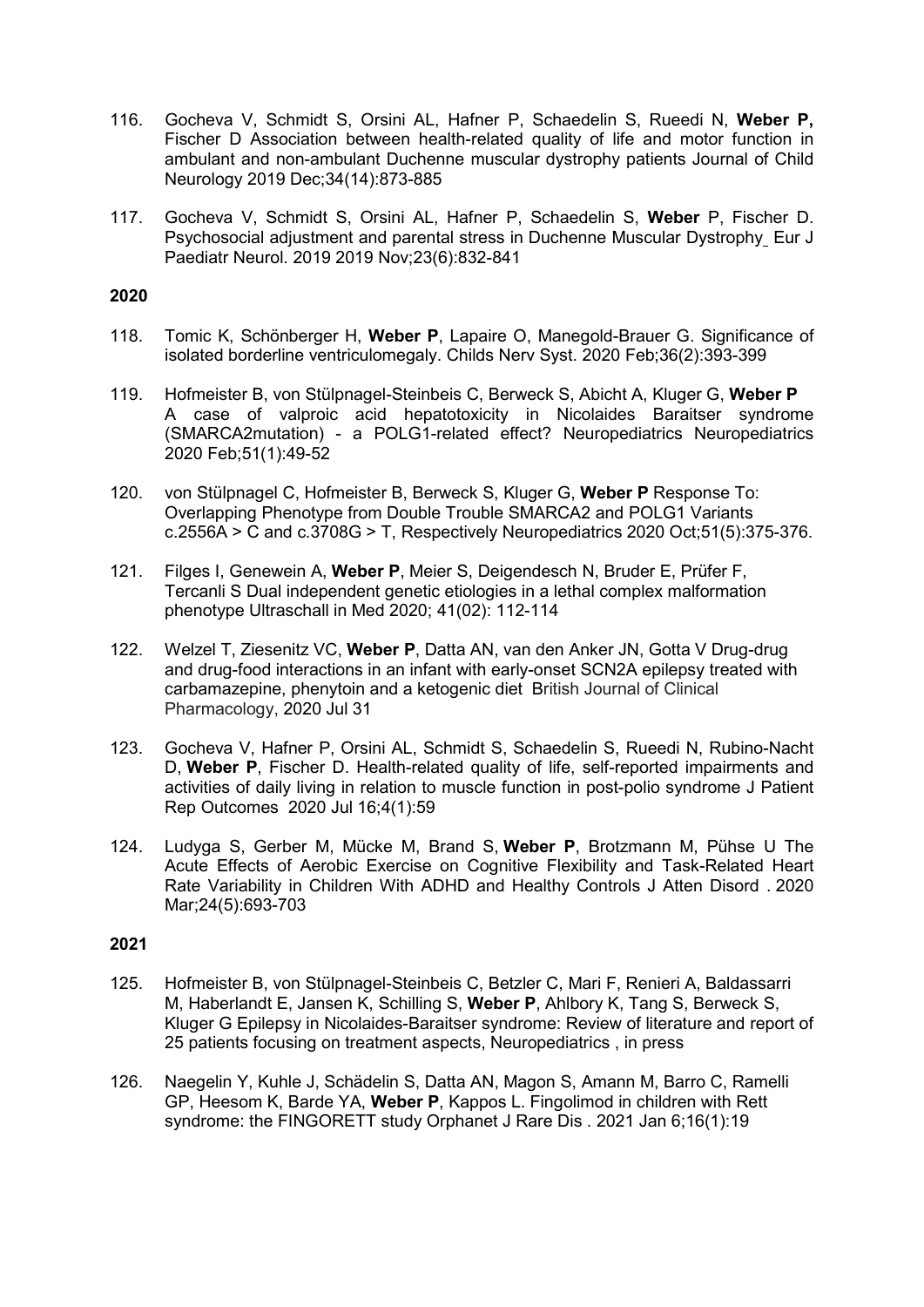# Übrige Originalarbeiten

- 1. Weber P Die Motorik hörbehinderter Kinder Praxis der Kinderpsychologie und Kinderpsychiatrie 1992,41:2-9
- 2. Henning T, Weber P Psychotherapie in der Kinderarztpraxis Sozialpädiatrie in der Pädiatrie 1993,15:46-54
- 3. Weber P, Zimmer KP, Harms E Mesalazin und Sulfasalazin. Nebenwirkungsbreite bei der Behandlung einer chronisch entzündlichen Darmerkrankung Pädiatrische Praxis 1994,47:615-619
- 4. Weber P, Zimmer KP, Harms E Primär sklerosierende Cholangitis im Kindesalter Monatsschrift für Kinderheilkunde 1996,144:370-373
- 5. Zimmer KP, Husemann S, Weber P Neue Aspekte in der Diagnostik und Therapie der Zöliakie Gastro-Liga Report 1997,8(4):5-13
- 6. Weber P, Ganser G, Zimmer KP Gastro-ösophagealer Reflux bei systemischer Sklerodermie und Morbus Sharp Verlaufsuntersuchung im Kindes- und Jugendalter Monatsschrift Kinderheilkunde 1999,147:279-282
- 7. Weber P, Huber-Jivraj R, Lütschg J Fokale cerebrale Dysplasie Monatsschrift Kinderheilkunde 2000,148:270-271
- 8. Leineweber B, Weber P, Lütschg J Frühsommermeningoenzephalitis im Kindesalter – eine banale Infektion ? Monatsschrift Kinderheilkunde 2001,149:1215 – 1217
- 9. Huber R, Weber P Brucellose im Kindesalter: Fallbericht und Uebersicht unter Berücksichtigung der Infektionsrate in der Schweiz pädiatrische praxis 2001,59:443-446
- 10. Weber P, Lütschg J, Rutishauser J Epilepsia partialis continua und metastaseninduzierte Hyperkalzämie bei einem Mamma-Karzinom Zeitschrift für Epileptologie 2002,15:102 – 105
- 11. Weber P, Pache M, Kaiser HJ, Lütschg J Entwicklung und Entwicklungsstörungen der zentral-visuellen Wahrnehmung Monatsschrift Kinderheilkunde 2002,150:62 – 69
- 12. Weber P, Bubl R, Lütschg J. Nebenwirkungen einer Methylphenidat-Therapie bei Schulkindern. Prävalenz und assoziierte Faktoren Monatsschrift Kinderheilkunde 2003,151:399 – 404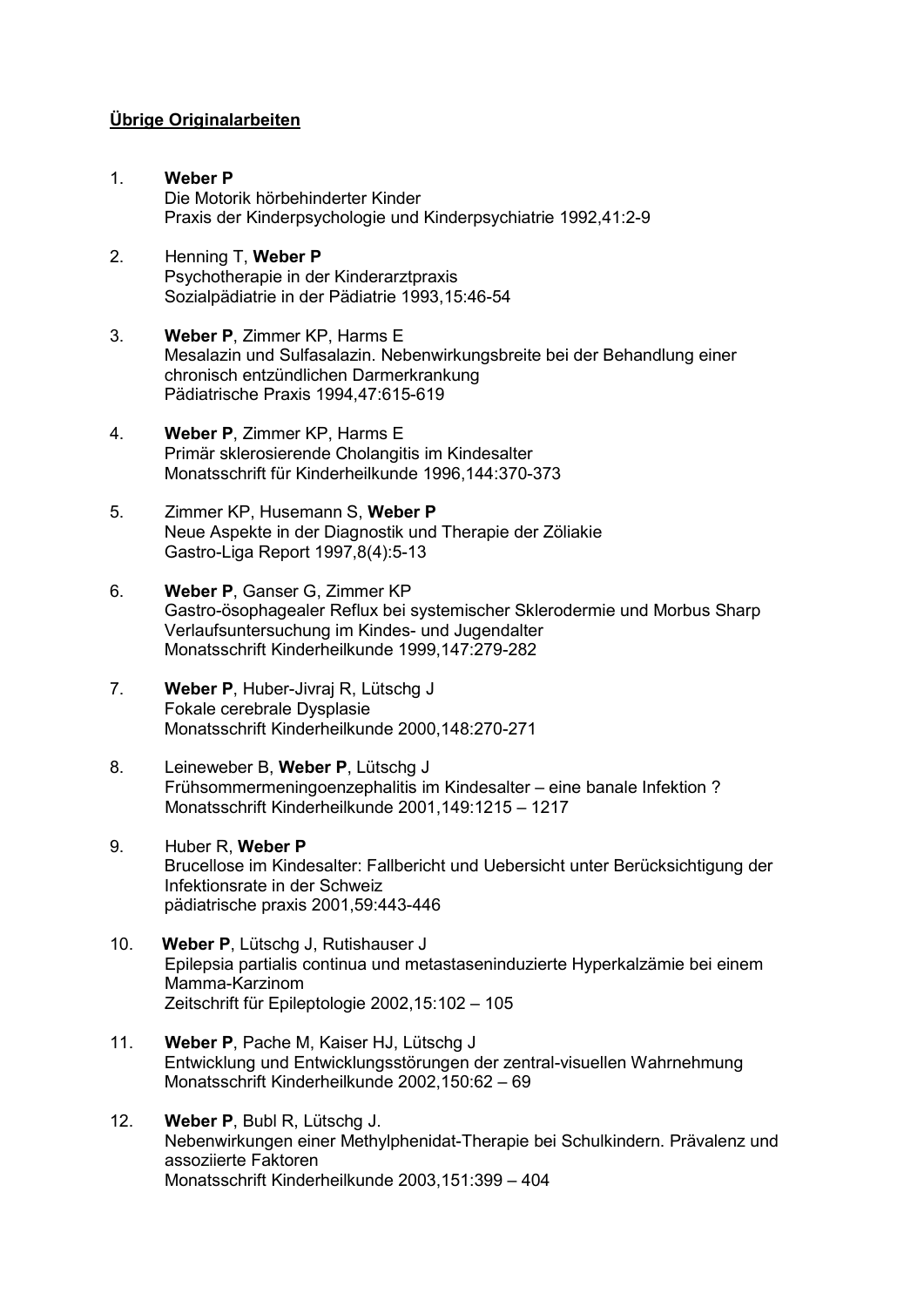- 13. Weber P, Bubl R, Blauenstein U, Tillmann BU, Lütschg J SUDEP – plötzlich unerwarteter Tod bei Epilepsie im Kindesalter pädiatrische praxis 2004,64:193 – 201
- 14. Weber P. Lütscha J Melatonin – Behandlung bei einem blinden, entwicklungsretardierten Säugling: Fallbericht und Uebersicht Monatsschrift Kinderheilkunde 2004,152:762 – 766
- 15. Weber P, Baumgartner ER Biotinidasemangel – Klinische Symptomatik, Diagnose, Therapie und Prognose Praxis Pädiatrie 2004,10:137 – 141
- 16. Weber P. Bolz D. Zimmer KP Gastrointestinal involvement in children and adolescents with rheumatic diseases Current Rheumatology Reviews 2006,2:209 – 215
- 17. Weber P Aktuelle Entwicklungen in der Pharmakotherapie von Kindern mit Aufmerksamkeitsstörung/Hyperaktivitätssyndrom Ars Medici, Pädiatrie 2007, 13(1), 16 – 22
- 18. Weber P, Sidler C, Brönnimann G, Häcker FM Eltern profitieren von Selbsthilfegruppen Ars Medici, Pädiatrie 2007,13(2), 16 – 18

# 19. Weber P Kindliche Epilepsien InFO Neurologie&Psychiatrie 2007,5:38-42

- 20. Datta AN, Weber P Antiepileptika in der Pädiatrie Epileptologie, 2008 25(7):77 – 83
- 21. Weber P Editorial: Chronische Schmerzen im Kindesalter Ars Medici, Pädiatrie 2009,15(3):3
- 22. Datta AN, Oser N, Bechtel N, Weber P Epilepsy and cognition in childhood Epileptologie 2011, 28: 98 – 106
- 23. Brotzmann M, Weber P Periphere und zentrale Entwicklung des Sehvermögens Ars Medici, Pädiatrie 2011 17(4)11
- 24. Weber P, Jenni O Kinderärztliche Vorsorgeuntersuchungen Paediatrica 2012;23(4):12 – 15 (Nachdruck Dtsch Arztebl Inter 2012,109:431 – 435)
- 25. Weber P, Beutler D, Furlano R Guidelines – Editorial Ars Medici, Pädiatrie 2012 18(5)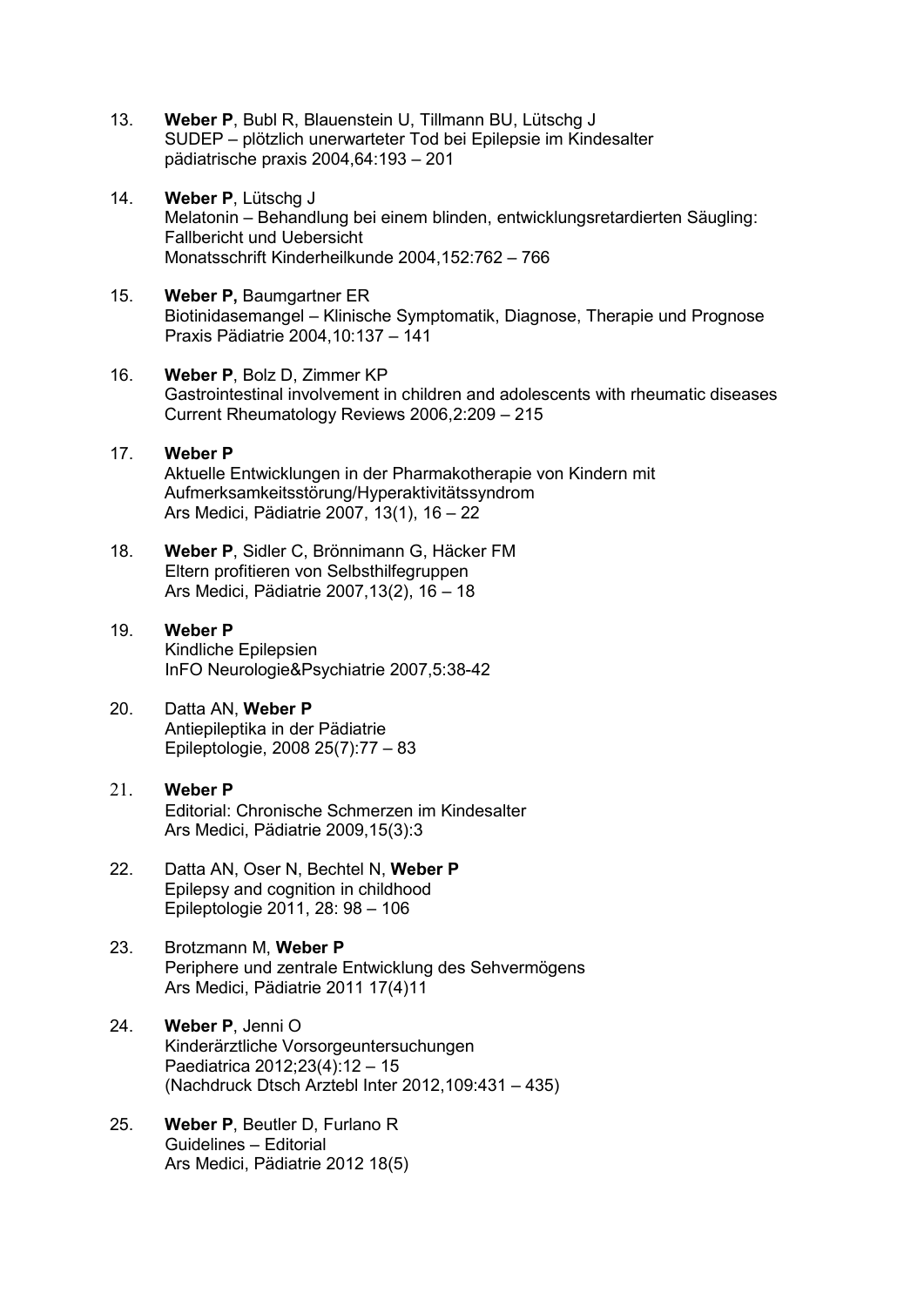- 26. Weber P, Tillmann B Autismus-Spektrum-Störung: eine medizinische Sicht DLV aktuell 02/2013:3-5
- 27. Adams M, Borradori-Tolsa C, Bickle-Graz M, Grunt S, Weber P, Capone Mori A, Bauder F, Hagmann C, Natalucci G, Pfister RE, Latal B for the Swiss Neonatal Network & Follow-up Group Follow-up assessment of high-risk newborns in Switzerland Recommendations of the Swiss Society of Neonatology,the Swiss Society of Developmental Pediatrics and the Swiss Society of Neuropediatrics Paediatrica 2014, 25 (5):6 – 10
- 28. Weber P Was bedeutet ADHS wissenschaftliche Faktoren in: ELPOS Schweiz (Hrsg.): ADHS in der Schule: Das hilft im Unterricht – Wichtiges zum Berufseinstieg  $13 - 14$
- 29. Weber P Schweizerische Gesellschaft für Neuropädiatrie Jahresbericht 2015 Paediatrica 2016 27(1): 49
- 30. Nageleisen-Weiss A, Weber P Kognitive Veränderungen bei Kindern mit Epilepsie Epileptologie 2016;33: 4 – 12
- 31. Weber P Neuropädiatrie: ambulant und stationär, chronisch und akut und immer interdisziplinär Paediatrica 2016;27(5): 3 – 4
- 32. Weber P, Iff T Kinderneurologische Arbeit ist sozialmedizinische Arbeit Synapse 2017,5,15 – 16
- 33. Weber P, John R, Konrad K, v. Livonius B, Lorenz B, Ruple B, Schroeder A, Stock-Mühlnickel S, Karch D Visuelle Wahrnehmungsstörung, AWMF-Sk2-Leitlinie, Reg.-Nr. 022/020 (http://www.awmf.org/uploads/tx\_szleitlinien/022-020l\_S2k\_Visuelle-Wahrnehmungsstoerungen\_2017-12.pdf)
- 34. Weber P, John R, Konrad K, v.Livonius B, Lorenz B, Ruple B, StockMühlnickel S, Karch D, Schroeder A Visuelle Wahrnehmungsstörungen, Monatsschrift Kinderheilunde 2018 166 (5): 437–444
- 35. Weber P Visuelle Wahrnehmungsstörung neuropädiatrische Aspekte der AWMF Sk2 Leitlinie 022-20 Neuropädiatrie 2018,17(3):88 – 93
- 36. Weber P Nicht auf den Schmerz fokussieren primäre Kopfschmerzen im Kindesalter Pädiatrie 2019;1;29 – 32
- 37. Jünemann S; Weber P Something is wrong Schmerzen bei kommunikationsbeeinträchtigten Kindern Pädiatrie 2019;1;19 – 20
- 38. Brotzmann M, Möller R, Weber P Aufmerksamkeitsdefizit/Hyperaktivitätssyndrom ein Blick auf den klinischen Alltag aus der Perspektive des Praxisvertreters und einer Spezialambulanz Paediatrica 2019, 30 (1), 9 - 14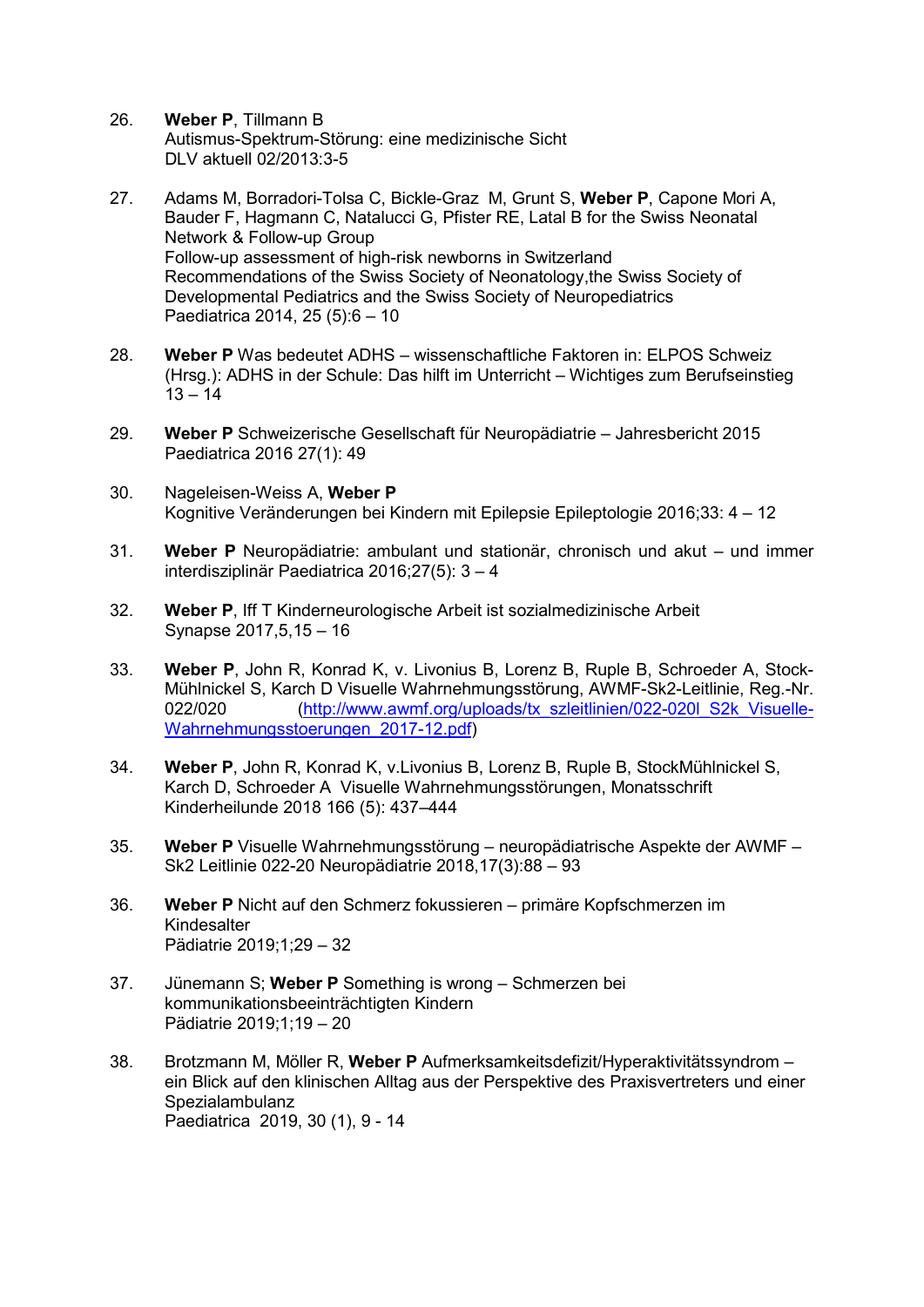#### Buchbeiträge

- 1. Zimmer KP, Ciclitira P, Weber P Handling und intrazellulärer Transport von Gliadinmolekülen bei Zöliakie in: Kist M et al. (Hrasg): Oekosystem Darm VII, Springer, Berlin 1996, 227-242
- 2. Lütschg J, Weber P, Huber R. Mumps induziertes Opsoklonus-Myoklonus-Syndrom in: Millner M. (Hrsg.): Aktuelle Neuropädiatrie 1999 Nürnberg, Novartis Pharma Verlag 2000 , S. 79 – 82
- 3. Huber R, Weber P, Lütschg J. Das EEG in der Diagnose neonataler zerebraler Insulte in: Millner M. (Hrsg.): Aktuelle Neuropädiatrie 1999 Nürnberg, Novartis Pharma Verlag 2000 , S. 195-198
- 4. Weber P, Steiner V, Huber R, Bubl R, Blauenstein U, Petralli C, Radü W, Lütschg J. Ergebnisse kernspintomographischer Untersuchungen bei entwicklungsretardierten Kindern in: Stephani U. (Hrsg.): Aktuelle Neuropädiatrie 2000 Nürnberg, Novartis Pharma-Verlag 2001 , S.223 – 227
- 5. Weber P, Meffert-Ruf K, Bolz D, Gianninazi MP, Radü W, Lütschg J. Rezidivierende multilokuläre Hirninfarkte, Antiphospholipid-Antikörper-Syndrom und infratentorieller Hirntumor bei einem 11jährigen Knaben mit Epidermolysis bullosa hereditaria dystrophica mutilans Hallopeau-Siemens in: Aksu F. (Hrsg): Aktuelle Neuropädiatrie 2001 Nürnberg, Novartis Pharma-Verlag 2002, 146-150

### 6. Weber P

Medizinische Grundlagen der Verdauung und Ausscheidung von Kindern mit schwersten Körper- und Mehrfachbehinderungen In: Maier NJ (Hrsg): Leben pur – Ernährung für Menschen mit schweren und mehrfachen Behinderungen Verlag "Selbstbestimmtes Leben" Düsseldorf, 2006, S. 137 – 142

#### 7. Weber P

Kapitel 41: Das behinderte Kind In: Rodeck B, Zimmer KP (Hrsg): Pädiatrische Gastroenterologie, Hepatologie und Ernährung Springer Verlag, Heidelberg, 2008, S. 580 - 585

#### 8. Weber P

Kapitel 42: Rheumatologische und immunologische Krankheiten (Kapitel 42.4 zusammen mit H. Baumann) In: Rodeck B, Zimmer KP (Hrsg): Pädiatrische Gastroenterologie, Hepatologie und Ernährung Springer Verlag, Heidelberg, 2008, S. 586 - 594

#### 9. Weber P

Kapitel 44: Psychosomatische und psychiatrische Erkrankungen In: Rodeck Y, Zimmer KP (Hrsg): Pädiatrische Gastroenterologie, Hepatologie und Ernährung Springer Verlag, Heidelberg, 2008, S. 600 - 608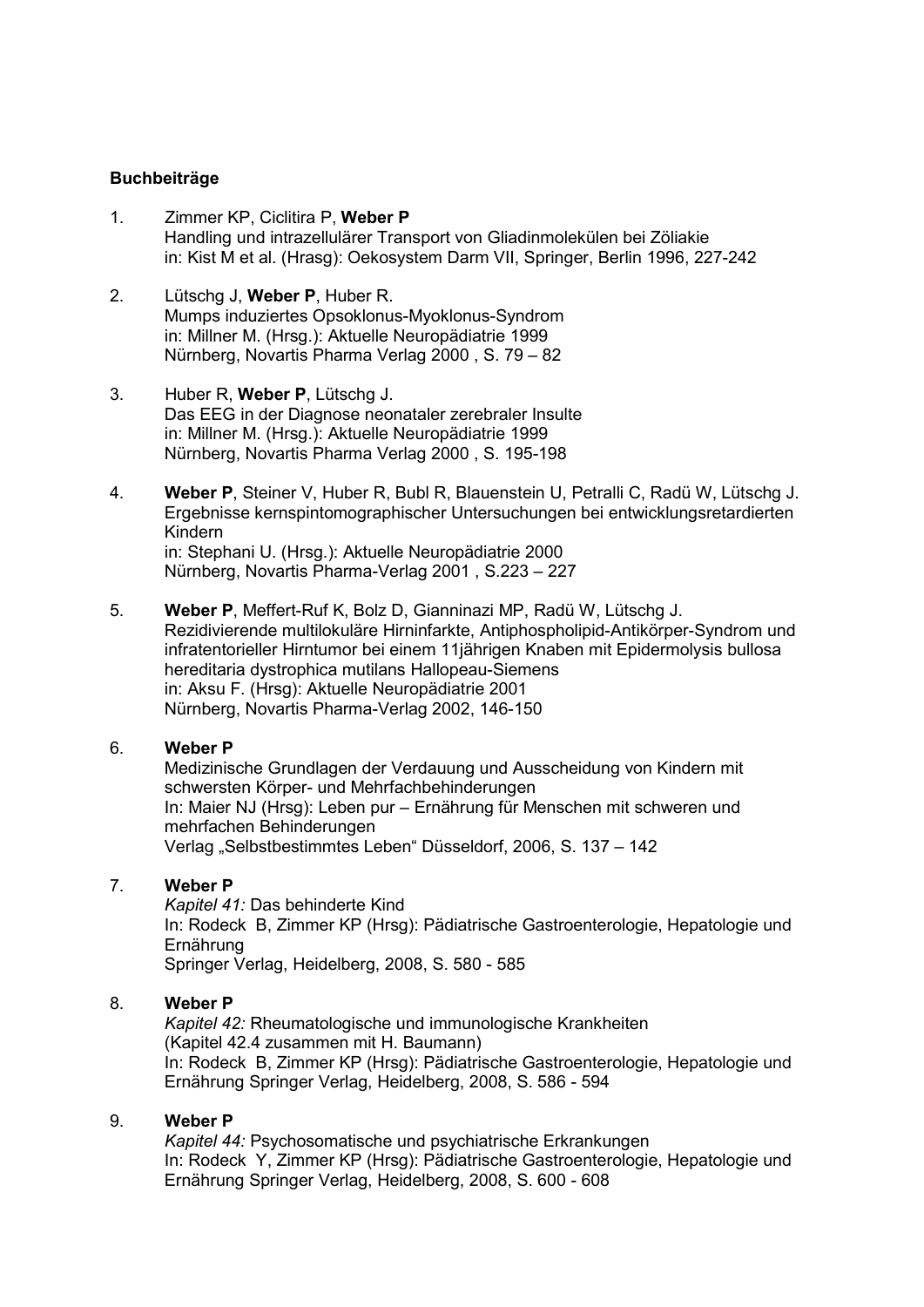#### 10. Weber P

Kapitel 47: Psychosoziale Beratung In: Rodeck Y, Zimmer KP (Hrsg): Pädiatrische Gastroenterologie, Hepatologie und Ernährung Springer Verlag, Heidelberg, 2008, S. 634 - 638

# 11. Weber P, Hetzel P, Fahnenstich H, Lütschg J

Mismatch Negativität: eine auditive ereignis-korrelierte Studie zur Messung der Aufmerksamkeits- und Lernfähigkeit früh- und termingeborener Kinder in: Staudt F(Hrsg): Aktuelle Neuropädiatrie 2007 Novartis Pharma Verlag, Nürnberg 2008, S.359 – 362

# 12. Weber P

Sprachentwicklungsauffälligkeiten bei fremdsprachigen und mehrsprachig aufwachsenden Kindern. Entwicklungsneurologische und entwicklungspsychologische Erkenntnisse In: Mutter K, Ritter A (Hrsg.): Sprachentwicklung und Spracherwerb fremdsprachiger Kinder. Entwicklungspsychologische Überlegungen zum Aufwachsen fremdsprachiger Kinder in mehrsprachigen Kontexten "Acta empirica". Gesellschaft und Behinderung, Schriftenreihe hrsg. v. E.O. Graf & J. Weisser Edition Soziothek, Sozialwissenschaftlicher Fachverlag, Bern 2008, S.83 - 94

# 13. Weber P, Heininger U

 Kapitel 48: Zerebralschäden In: Spiess H, Heininger U, Jilg W (Hrsg.): Impfkompendium 7. Auflage, Thieme-Verlag, Stuttgart, 2012, S. 296 – 300

#### 14. Weber P, Albert D

 Neuropädiatrische Auffälligkeiten In Grob A et al. (Hrsg.): IDS-Fallbuch Hogrefe 2012, S. 181 – 192

### 15. Weber P

Kapitel 42: Das behinderte Kind In: Rodeck Y, Zimmer KP (Hrsg): Pädiatrische Gastroenterologie, Hepatologie und Ernährung, 2. Auflage Springer Verlag, Heidelberg, 2013, S. 721 – 729

#### 16. Weber P, Baumann U, Zimmer KP, Speckmann C, Ehl S In: Rodeck Y, Zimmer KP (Hrsg): Pädiatrische Gastroenterologie, Hepatologie und Ernährung, 2. Auflage Kapitel 43: Rheumatologische und immunologische Krankheiten Springer Verlag, Heidelberg, 2013, S. 731 – 744

### 17. Weber P

Kapitel 45: Psychosomatische und psychiatrische Erkrankungen In: Rodeck Y, Zimmer KP (Hrsg): Pädiatrische Gastroenterologie, Hepatologie und Ernährung 2. Auflage Springer Verlag, Heidelberg, 2013, S. 751 – 760

### 18. Weber P

Kapitel 48: Psychosoziale Beratung In: Rodeck Y, Zimmer KP (Hrsg): Pädiatrische Gastroenterologie, Hepatologie und Ernährung 2. Auflage Springer Verlag, Heidelberg, 2013, S. 793 – 798

#### 19. Weber P

In: Mall V, Voigt F, Jung NH (Hrsg.): Wege zur Inklusion – Frühdiagnostik, Frühtherapie und kindliche Sozialisation, Schmidt-Römhild Verlag, 2014, S. 107 - 115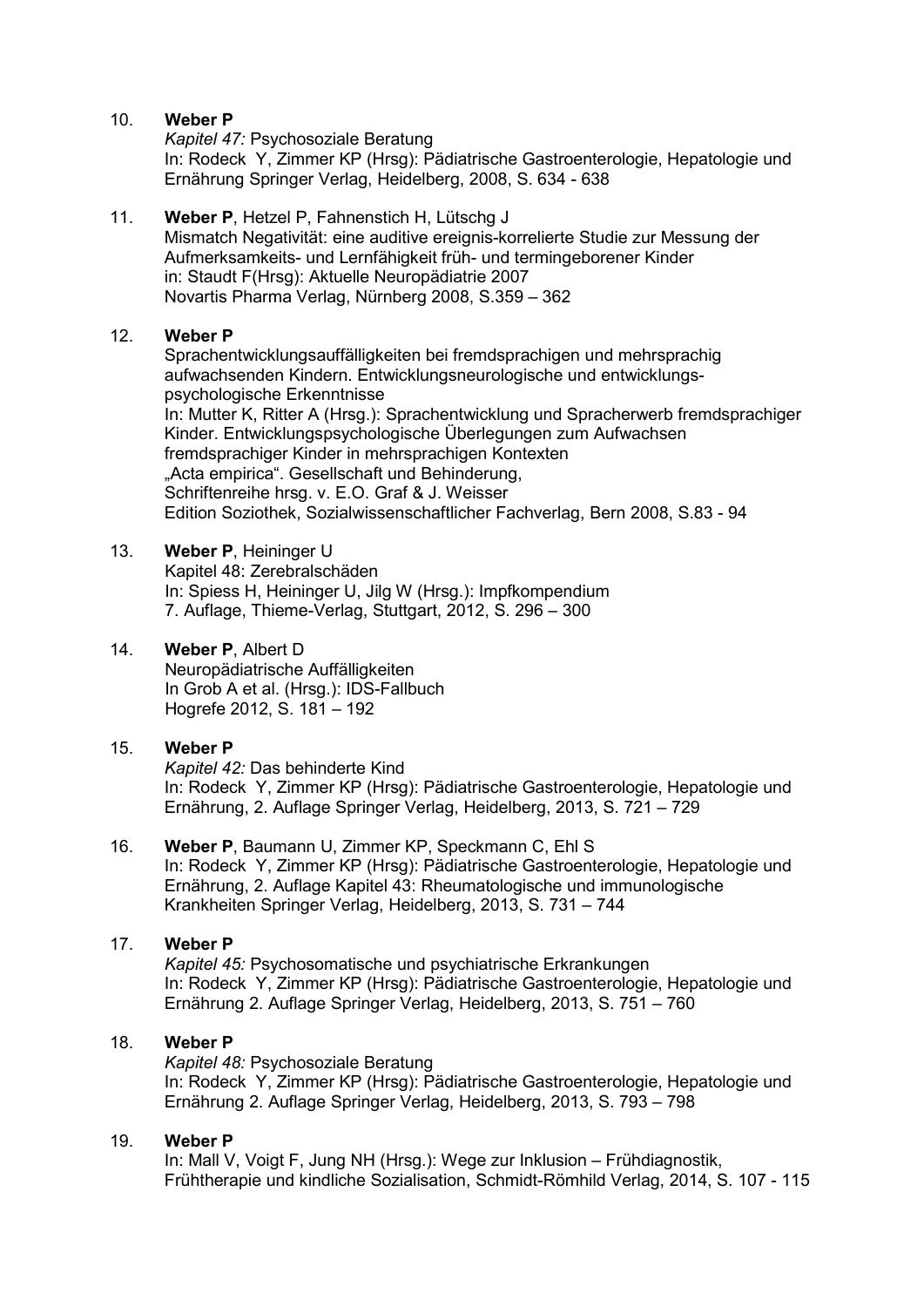# Teilnahme an Multi-Center-Studien (Acknowledgements / Trial Group)

- 1. Korinthenberg R. et al.: Intravenously administered immunoglobulin in the treatment of childhood Guillain-Barré syndrome: a randomized trial Pediatrics 2005;116:8 – 14
- 2. Schessl J et. al.: Infections and vaccinations preceding childhood Guillain-Barré syndrome. A prospective study European Journal of Pediatrics 2006;165:605 – 612
- 3. Korinthenberg R. et al.: Clinical presentation and course of childhood Guillain-Barré syndrome. A prospective multicentre study Neuropediatrics 2007;38:10 – 17
- 4. Schmidt B et al.: Long-term effects of caffeine therapy for apnea of prematurity New England Journal of Medicine 2007;357:1893 – 1902
- 5. Davis PG, Schmidt B, Roberts RS, Doyle LW, Asztalos E, Haslam R, Sinha S, Tin W; Caffeine for Apnea of Prematurity Trial Group Caffeine for Apnea of Prematurity trial: benefits may vary in subgroups Journal Pediatrics. 2010; 156:382-7
- 6. Schlapbach LJ et al.: Impact of proven sepsis on neurodevelopmental outcome at two years of age in a Swiss national cohort of extremely premature infants Pediatrics 2011;128:e348 – 357
- 7. Dukhovny D, Lorch SA, Schmidt B, Doyle LW, Kok JH, Roberts RS, Kamholz KL, Wang N, Mao W, Zupancic JA; Caffeine for Apnea of Prematurity Trial Group. Economic evaluation of caffeine for apnea of prematurity Pediatrics 2011;127:e146 - 155
- 8. DeMauro SB, Roberts SR, Davis PG, Alvaro R, Baraim A, Schmidt B Caffeine for Apnea of Prematurity trial investigators. Impact of delivery room resuscitation on outcomes up to 18 months in very low birth weight infants Journal Pediatrics 2011; 159:546 – 550 e1
- 9. Schmidt B, Anderson PJ, Doyle LW, Dewey D, Grunau RE, Asztalos EV, Davis PG, Tin W, Moddemann D, Solimano A, Ohlsson A, Barrington KJ, Roberts RS; Caffeine for Apnea of Prematurity (CAP) Trial Investigators. Survival without disability to age 5 years after neonatal caffeine therapy for apnea of prematurity JAMA. 2012 307:275- 82
- 10. Schlapbach LJ, Adams M, Proietti E, Aebischer M, Grunt S, Borradori-Tolsa C, Bickle-Graz M, Bucher HU, Latal B, Natalucci G, and for the Swiss Neonatal Network & Follow-up Group Outcome at two years of age in a Swiss national cohort of extremely preterm infants Born between 2000 and 2008 BMC Pediatrics, 2012;12:198
- 11. Asztalos E et. al. for MACS Collaborative Group Multiple courses of antenatal corticosteroids for preterm birth study – outcome in children at 5 years of age (MACS-5) JAMA Pediatrics 2013;167;1102 – 1110